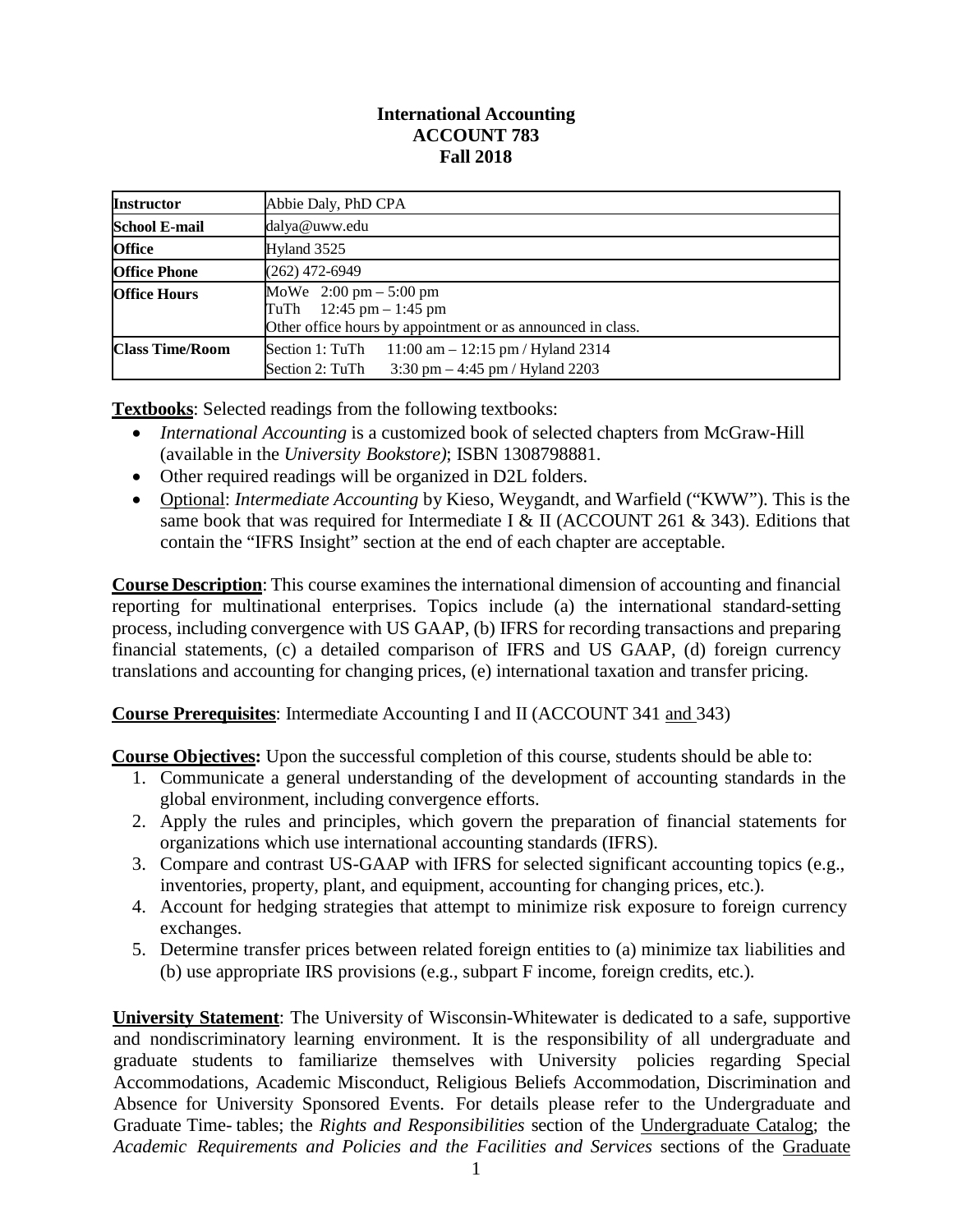Catalog; and the *Student Academic Disciplinary Procedures* (UWS Chapter 14); and the *Student Nonacademic Disciplinary Procedures* (UWS Chapter 17).

**College of Business & Economics Student Honor Code**: As members of the University of Wisconsin-Whitewater College of Business and Economics community, we commit ourselves to act ethically in all aspects of our academic lives. As students, we promise that our work demonstrates the highest integrity. We will not misrepresent our work, nor plagiarize, nor use unauthorized aid to gain a higher academic standing. As we participate in our academic setting, we commit to promoting diversity and professionalism in our classrooms. We encourage participation from all members of our community, showing respect for others' personal dignity, rights and freedoms. We will value the academic property that is Hyland Hall as well as the property of individuals throughout the UW-Whitewater campus. We choose to endorse this set of values, thereby accepting responsibility for acting by these principles.

**Accounting Department Mission Statement**: To provide a comprehensive accounting curriculum that prepares students for success in accounting and business. Interactions between students, faculty and the profession nurture an appreciation for the roles of ethics, service, professionalism and diversity in the profession. We prepare our students to meet real world challenges. Our learning experiences and content are driven by academic research and professional development.

**MPA Program Learning Goals**: Students who graduate from the MPA program will be able to

- 1. Demonstrate an understanding of advanced topics and theoretical foundations of accounting, audit, and taxation,
- 2. Make judgments about complex and unstructured accounting issues, and
- 3. Demonstrate effective oral and written communication of technical accounting issues, collaborative and interpersonal skills, and the ability to understand and respond to ethical challenges and diverse interests.

# **COURSE POLICIES**

**Plagiarism Policy**: Turnitin software will be used in this course. Turnitin Originality Check is a web-based system that allows student papers to be submitted and checked for plagiarism. It compares student papers with sources available on the Internet, select commercial article databases, and papers submitted at Whitewater and other institutions that use Originality Check. <http://www.uww.edu/cobe/d2l/plagiarism>

**Attendance Policy**: Daily attendance in an accounting class is very important. A large amount of new material is presented in each class session. Frequently, what is learned in one class session is used heavily in introducing new concepts in the next class session. It is the policy of this University and the Accounting Department that daily attendance is expected. Accordingly, your absence will be excused only under extenuating circumstances and your reason must be communicated to me via email at the earliest possible time. Regardless of whether the absence is excused, you will be held responsible for any material presented and/or discussed in class (but please do not come to me for class notes; get them from a fellow student because they were there when the notes were generated) as well as for making up for any graded items missed.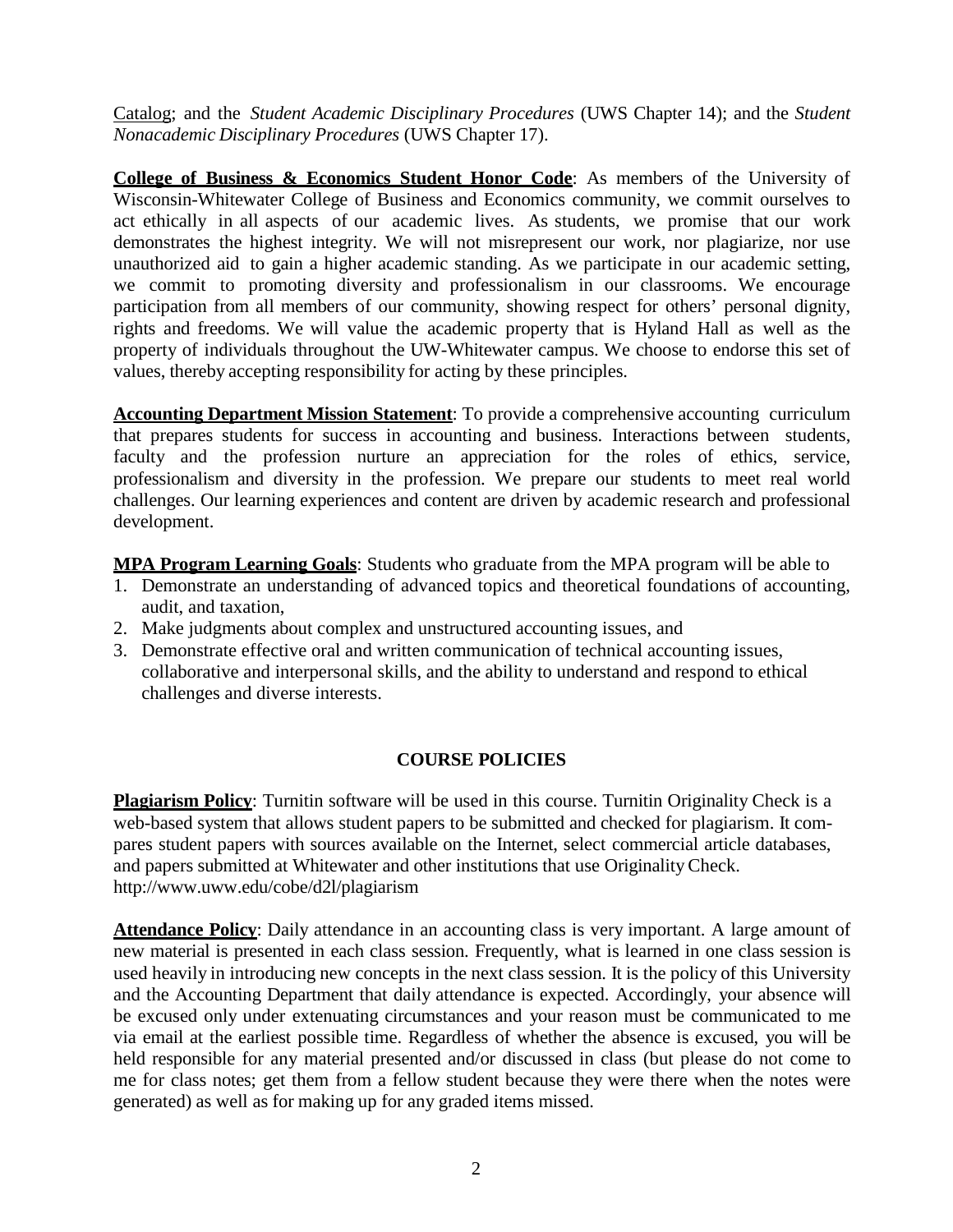**Professionalism Policy:** Behaving as a professional is expected in this course and in the College of Business and Economics. Missing class (excluding excused absences), arriving late, leaving early, side conversations during lecture or class discussions, and using cell phones (including texting) during class are disruptive to the class. Cell phones should be turned off and remain outof-sight (e.g., in your pocket, purse, or backpack) during class. Group members are expected to treat one another like a professional business colleague (e.g., sharing responsibility for group assignments). Any instances of unprofessional behavior will reduce only that student's score on the related graded item.

**Grading Policy:** Course grades will be based upon your performance on the components provided below. Final (course) grades *may* be curved based upon the class average, question psychometrics, and assignment difficulty, but the minimum standards depicted in the grading scale are guaranteed.

## **1) Grading Scale:**

| Grade | <b>Point Range</b> | <b>Percent</b> | Grade     | <b>Point Range</b> | <b>Percent</b> |
|-------|--------------------|----------------|-----------|--------------------|----------------|
| A     | 368-400            | 92.00%         | <b>B-</b> | 320-327            | 80.00%         |
| A-    | 360-367            | 90.00%         | $C+$      | 312-319            | 78.00%         |
| $B+$  | 352-359            | 88.00%         | C         | 288-311            | 72.00%         |
| в     | 328-351            | 82.00%         |           |                    |                |

No course in which a grade of below C has been earned may be applied toward the completion of an MPA degree; the grading scale for these grades follows: C-=70%, D+=68%, D=62%, D-=60%, F=below60%.

**2) Grade Components:** Below is an approximation of the points and weights for each component:

| <b>Item</b>  |     | <b>Maximum Points</b> | <b>Your Points</b> |
|--------------|-----|-----------------------|--------------------|
| Assignments  | 190 | $(47.5\%)$            |                    |
| Exam 1       | 70  | $(17.5\%)$            |                    |
| Exam 2       | 70  | $(17.5\%)$            |                    |
| Exam 3       | 70  | $(17.5\%)$            |                    |
| <b>Total</b> | 400 | $(100.0\%)$           |                    |

#### **Assignments (190 points)**

Students will be completing several types of assignments throughout the course. Class discussions of the material are an important part of the learning process, and also help to develop the communication skills that potential employers value. Accordingly, you are expected to complete the required readings and assignments **before** the beginning of class to ensure that you are prepared to **actively participate** in the class discussion. For assignments completed in groups, students will be assigned to different groups for each assessment period and must remain in the same group during an assessment period.

# **Comprehensive Project (100 points)**

This project provides students with an opportunity to get "real world" exposure to international accounting issues by having you analyze corporate annual reports prepared under both IFRS and U.S. GAAP, as well as interact with individuals in practice and in the community. Throughout the semester, students will complete submissions pertaining to this project. Refer to the assignment instructions posted on D2L.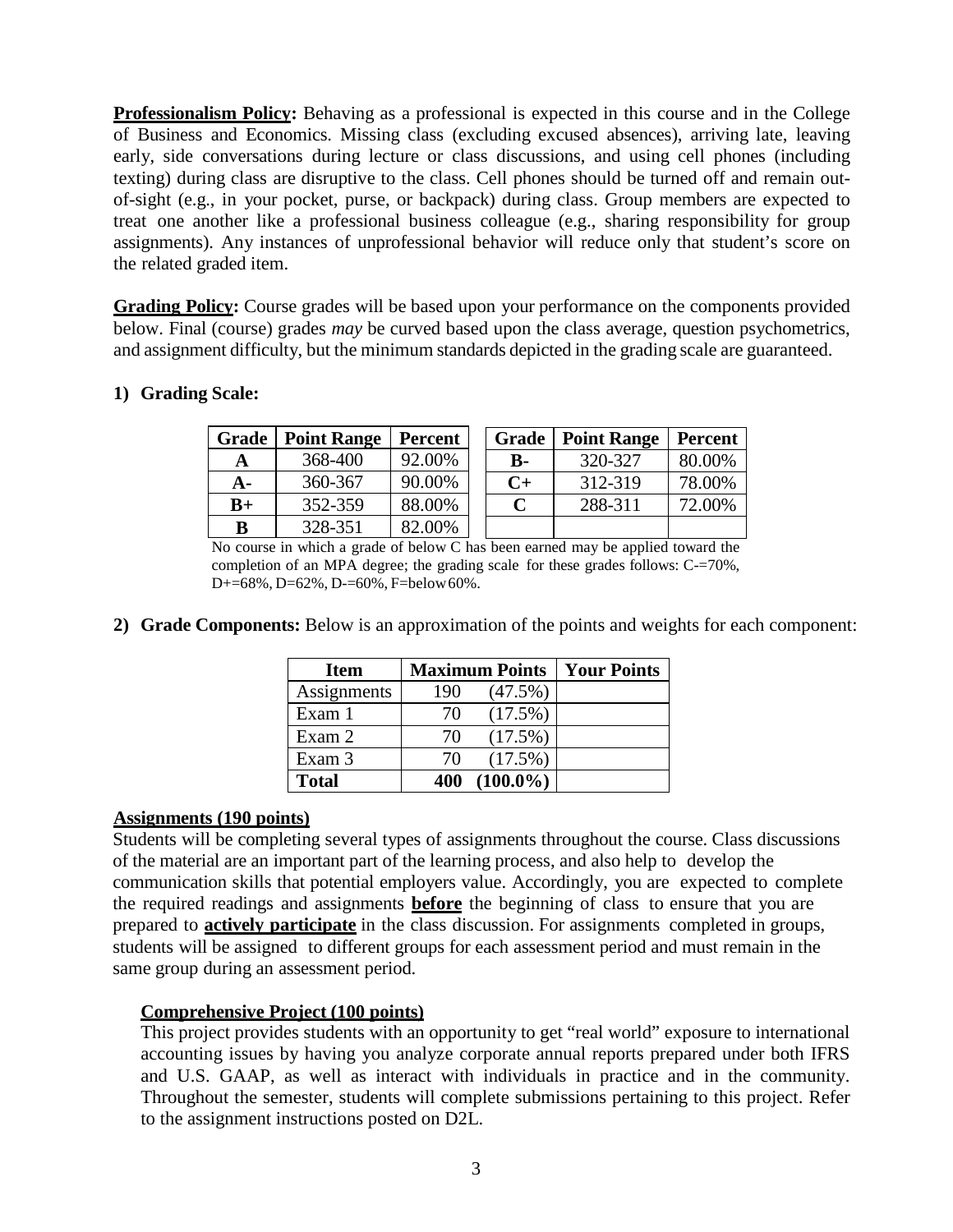### **FASB/IASB Major Joint Project Assignment (30 points)**

Groups of students will choose one of the FASB/IASB major joint projects that will be covered during the second assessment period of the course. Groups will then present on their chosen project. Refer to the assignment instructions posted on D2L.

#### **Case Studies and Other Assignments (60 points)**

Groups will be completing two types of case studies throughout the course: written and unwritten. For written case studies, in addition to completing an in-class submission, students must submit appropriate documentation for the assigned case study questions to the appropriate D2L dropbox by the beginning of class on the dates indicated in the course schedule below. **Professional writing is expected (refer to the professional writing rubric posted on D2L).** Throughout the course, additional unwritten case studies and other assignments will also be used. For these assignments, students are not required to submit documentation for the assigned case study questions before the beginning of class, but rather, should come prepared to complete an in-class submission on the dates indicated in the course schedule below.

## **Exams (210 points)**

Three exams will be administered in this course as indicated on the course schedule. The format will consist of objective-type questions (e.g., true/false statements and multiple-choice questions) and free-response questions (e.g., essays, exercises, and problems). Exams cover assigned readings and information presented in class. Exams may include a take-home portion that must be submitted to the appropriate D2L dropbox by the start of the in-class portion of the exam. Such take-home portions will be graded for both accuracy and writing. You may discuss such take-home portions with other students currently enrolled in Account 783; however, the response that you submit must be your own.

**Syllabus Policy:** This syllabus is subject to change as the semester progresses. Any changes will be posted to D2L and announced in class.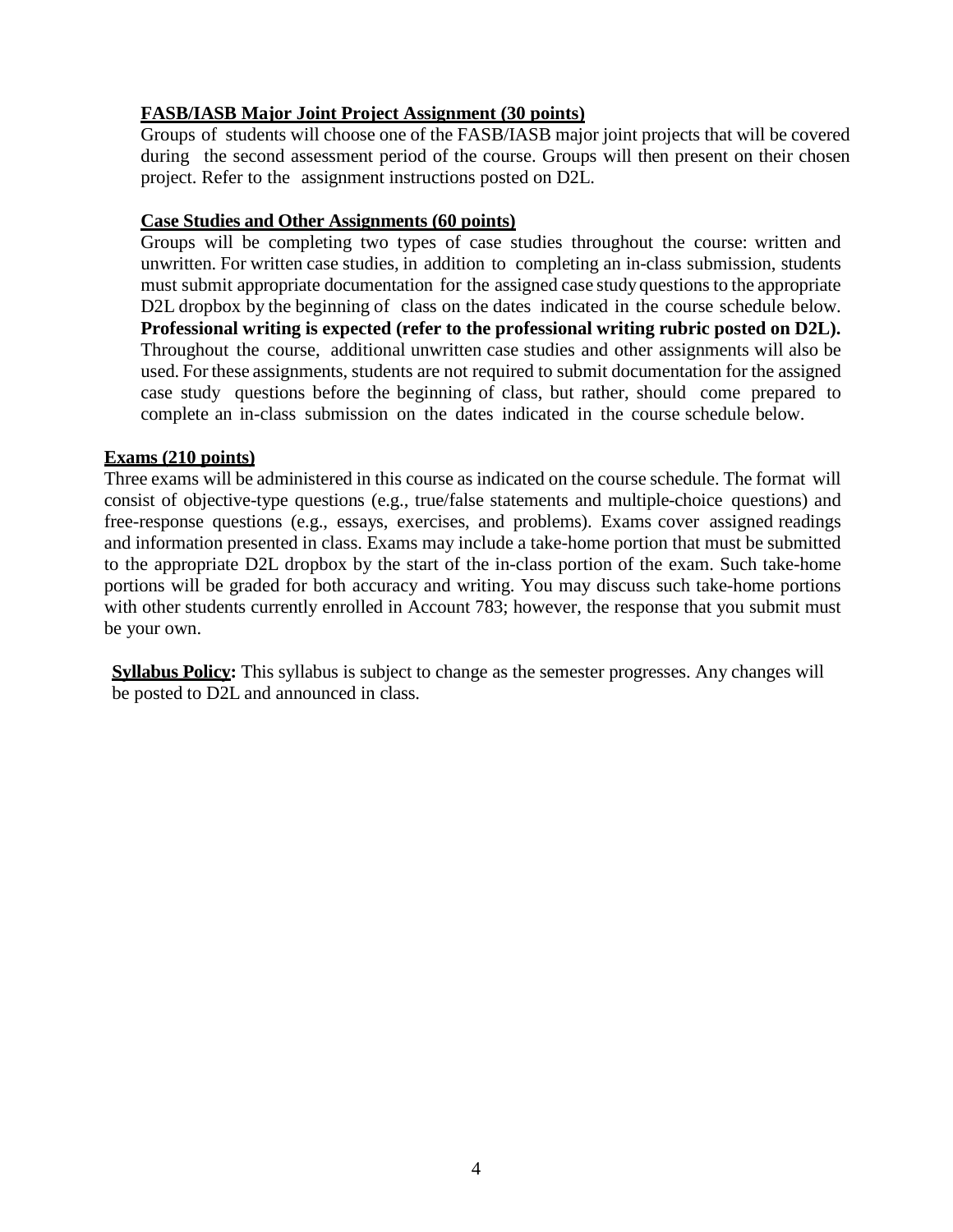# **COURSE SCHEDULE**

All required readings and assignments must be completed **before** the beginning of class on the date indicated.

| <b>Date</b> | <b>Topic</b>                                | <b>Required Readings and Assignment</b>                                               |
|-------------|---------------------------------------------|---------------------------------------------------------------------------------------|
| 9/4         | Introduction to International Accounting    | - Read the course syllabus posted on D2L                                              |
|             |                                             | - Read International Accounting ch. 1                                                 |
| 9/6         | Introduction to IFRS                        | - Complete readings and prepare responses to the assigned discussion questions (refer |
|             |                                             | to document posted on D2L)                                                            |
| 9/11        | Uncertain Tax Positions; Provisions /       | Sign up for your companies for the "Comprehensive Project" on each D2L discussion     |
|             | Contingencies                               | board (refer to assignment instructions posted on D2L)                                |
|             |                                             | - Read "GAAP Comparison Paper" III.P and III.W (Uncertain tax positions)              |
|             |                                             | - Read EYARC: Current liabilities and contingencies (slides 22-37)                    |
|             |                                             | - Read EYARC: Income taxes (slides 22-29)                                             |
|             |                                             | - Read https://home.kpmg.com/uk/en/home/insights/2017/06/tmd-ifric-23-                |
|             |                                             | uncertainty-over-income-tax-treatments.html                                           |
| 9/13        |                                             | - Read "GAAP Comparison Paper" III.N                                                  |
|             |                                             | - Read EYARC: Current liabilities and contingencies (slides 38-57)                    |
|             |                                             | Submit responses to the "Targeted for Termination" case study to the D2L dropbox      |
| 9/18        | Inventory; Property, Plant, and Equipment   | - Read "GAAP Comparison Paper" III.H and III.K                                        |
|             |                                             | - Read EYARC: The impact of IFRS on the tax function (slides 1-7)                     |
|             |                                             | - Read EYARC: Property, plant, and equipment (slides 31-41, 53-58)                    |
| 9/20        |                                             | - Read EYARC: Property, plant, and equipment (slides 42-52)                           |
| 9/25        | <b>Intangible Assets</b>                    | - Read "GAAP Comparison Paper" III.J                                                  |
|             |                                             | - Read EYARC: Intangibles (slides 1-46)                                               |
|             |                                             | - Read ASU 2017-04 pp. 1-3 (available via the FASB Codification)                      |
|             |                                             | - Prepare responses to "Intangible Assets Handout" questions 1 and 2                  |
| 9/27        |                                             | - Read "GAAP Comparison Paper" III.V                                                  |
|             |                                             | - Read EYARC: Intangibles (slides 50-56)                                              |
|             |                                             | - Prepare responses to the "Sophisticated Software, Inc" case questions               |
| $10/2$      | Comprehensive Project; Review               | - Submit Part 1 of the "Comprehensive Project" to the D2L dropbox                     |
|             |                                             | - Submit a question or insight to the D2L discussion board by noon on 10/1            |
| 10/4        | Exam 1                                      |                                                                                       |
| 10/9        | <b>Foreign Currency Transactions</b>        | - Read International Accounting ch. 7 pp. 339-349                                     |
| 10/11       |                                             | - Read International Accounting ch. 7 pp. 377-379                                     |
| 10/16       | FASB/IASB Major Joint Project Presentations | Submit presentation to the D2L dropbox (on the date that your group is                |
| 10/18       |                                             | <i>presenting</i> )                                                                   |
| 10/23       | Leases                                      | - Prepare responses to the "HTI, Inc." case questions                                 |